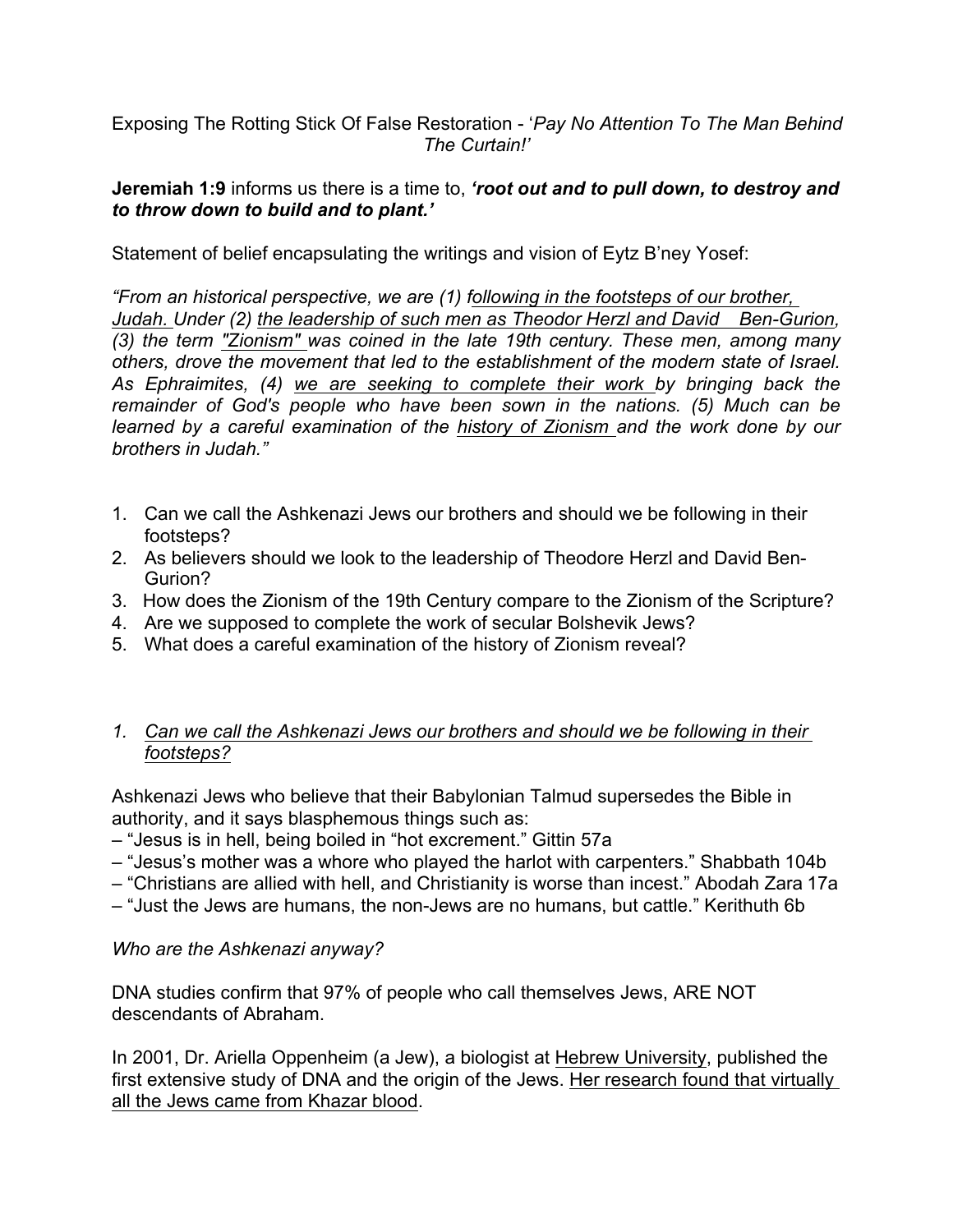The newest DNA research science from Dr. Eran Elhaik (a Jew) and his associates at the McKusick-Nathans Institute of Genetic Medicine, Johns Hopkins University School of Medicine, has confirmed that:*The various groups of Jews in the world today DO NOT share a common genetic origin, and their genome is largely Khazar.*

The 1973 Jewish Encyclopedia documents that approximately 90% of the world's socalled Jews are Khazar.

N. Poliak, Professor of Medieval Jewish History at Tel Aviv University, says that the majority of Eastern European Jews are Khazar and Japhetic in origin, not Semitic.

Immigration statistics indicate approximately 90% of the world's so-called or self-styled 'Jews' living in 42 countries of the world are emigrants of Eastern European Khazaria.

Yahusha's words that Jerusalem will be "*trampled by Gentiles*" are confirmed, as 97% of the so-called Jews in Israel are Gentiles because Ashkenaz is a son of Gomer thru Japheth - the Khazars! Not Shemites, son's of Shem at all - Gen.10.

### *2. As believers should we look to the leadership of Theodore Herzl and David Ben-Gurion?*

Theodor Herzl: The modern founder of Zionism Theodor Herzl once said:

*"It is essential that the sufferings of Jews. . . become worse. . . this will assist in realization of our plans. . .I have an excellent idea. . . I shall induce anti-semites to liquidate Jewish wealth. . . The anti-semites will assist us thereby in that they will strengthen the persecution and oppression of Jews. The anti-semites shall be our best friends".(The Complete Diaries of Theodor Herzl. Vol. 1, edited by Raphael Patai, translated by Harry Zohn, page 83-84)*

The Israeli Historian Benny Morris described how Herzl foresaw how anti-Semitism could be harnessed for the realization of Zionism. He stated: *"Herzl regarded Zionism's triumph as inevitable, not only because life in Europe was ever more untenable for Jews, but also because it was in Europe's interests to rid the Jews and relieved of anti-Semitism: The European political establishment would eventually be persuaded to promote Zionism. Herzl recognized that anti-Semitism would be harnessed to his own--Zionist-purposes."* (Righteous Victims, p. 21)

Herzl: *"The wealthy Jews rule the world; the fate of the governments lies in their hands. They start wars between countries, and when they wish, the governments make peace. When the wealthy Jews sing, the nations and their leaders dance along, and meanwhile the Jews get richer!"* (Published by Herzl in a German newspaper)

It was Herzl's Zionists/Bolshevik supporters who declared war on Germany!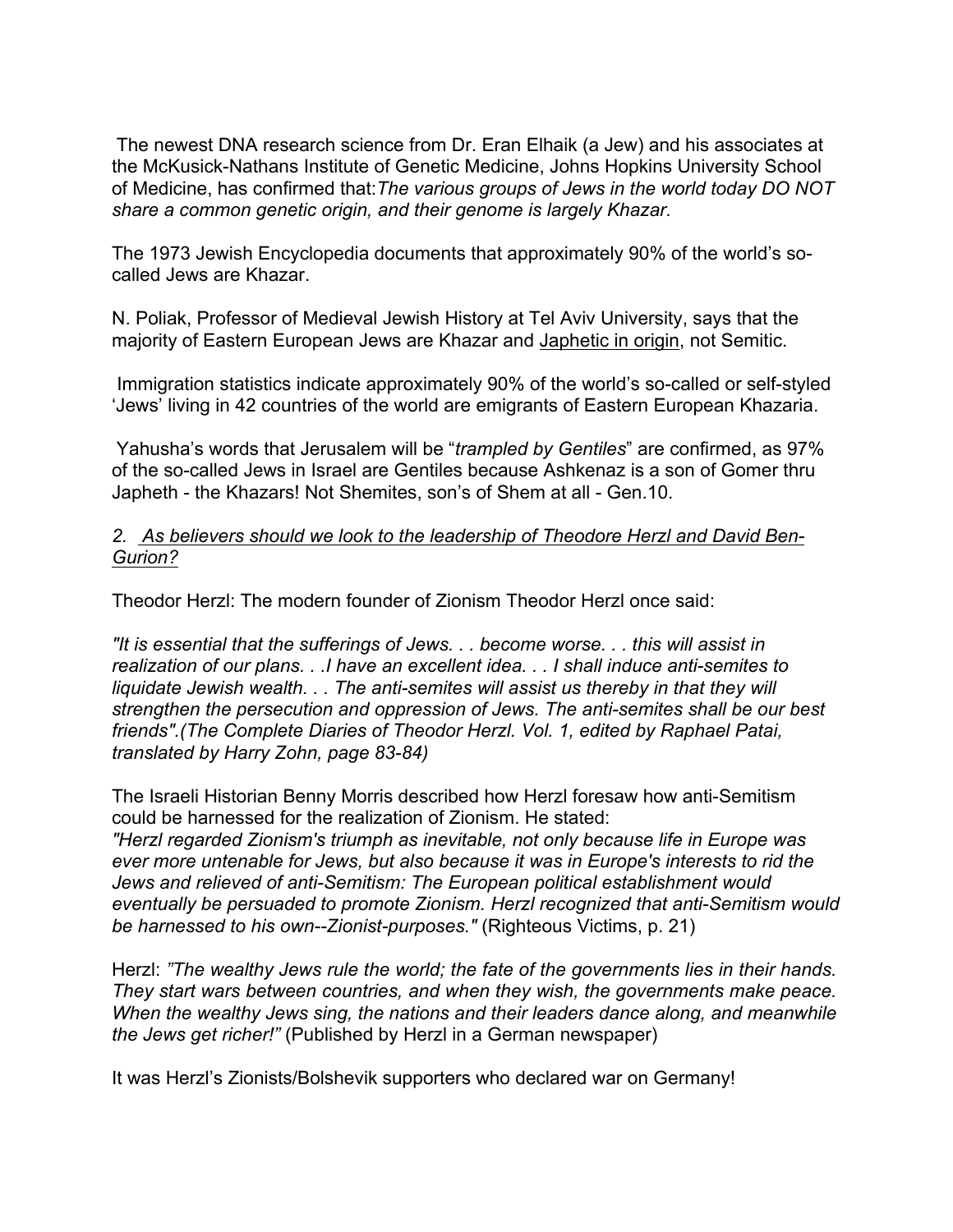*"Judea declares War on Germany."* (as reported by The Daily Express, March 24, 1934).

Herzl wrote in his diary on page 68: *"An idea rose on my heart to bring on anti Semitism and to obliterate Jewish wealth."*

*"You shall know them by their fruit." Herzl wasn't a good father, didn't have a close relationship with his children, or anyone, except his mother (his son Hanz committed suicide). His daughter Polina died from drugs in those years. His daughter, Trudy, went out of her mind. His only grandchild jumped off the Washington bridge, suicide. Nothing is left from Hertzel. His daughters were sent to learn by the Christians, Hertzel was haughty, filthy, hated himself and his Jewishness.* This was written by American reporter A.J Powell.

# *2. As believers should we look to the leadership of Theodore Herzl and David Ben-Gurion?*

- •
- David Ben Gurion:
- *"If I could save all the children of Germany by bringing them to England and only half to Israel, I would choose the second."*

David Ben Gurion was willing to sacrifice millions of children on the altar of Molechian Zionism to found the State of Israel rather than save them from Germany!

*"We must do everything to ensure they (the Palestinian refugees) never do return"* David Ben-Gurion, in his diary, 18 July 1948.

In 1918 historians David Ben Gurion (future prime minister) and Itzahk Ben-Zivi (future president) wrote: '*To argue after the conquest of Jerusalem by Titus and the failure of the Bar Kokhba revolt Jews altogether ceased to cultivate the land of Israel is to demonstrate complete ignorance in the history and the contemporary literature of Israel… The Jewish farmer, like any other farmer, was not easily torn from his soil, which had been watered by his sweat and the sweat of his forebears… Despite the repression and suffering, the rural population remains unchanged. The fellahin (farmers) are descendants of the ancient Jews.*

The ancient Jewish peasants converted to Islam for material reasons - to avoid paying the Jahiz – tax, the fact that they clung to the soil that they tilled shows that they remained loyal to their homeland.

Initially the future prime minister and president of the state of Israel were integrationist Zionist thinkers motivated to bring about an ethnocentric future. They believed the two populations had to be reunited. They believed an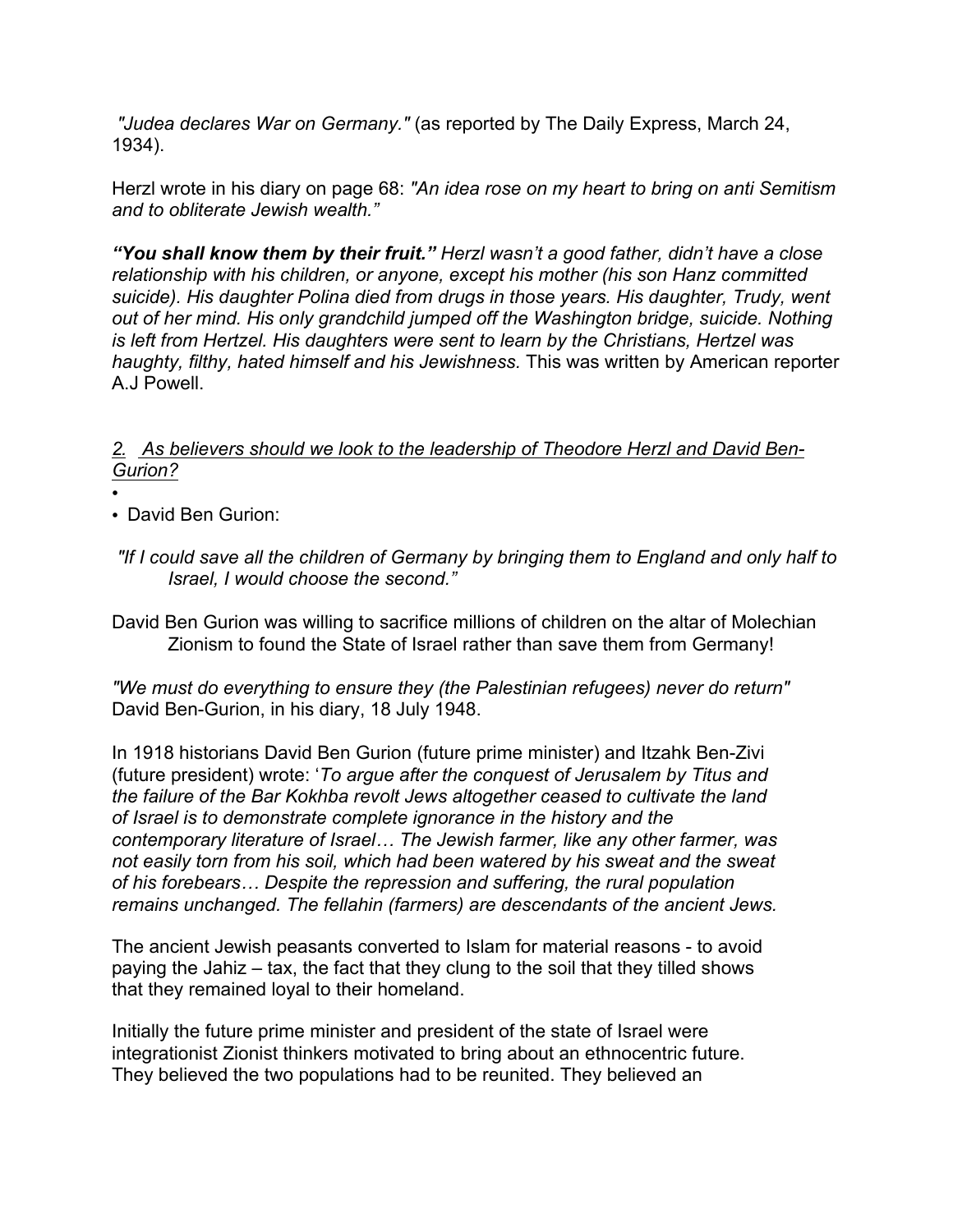inhabitant of Hebron was closer in origin to the ancient Hebrews than the majority across the world that called themselves Ashkenazi Jews.

It was only the massacre in Hebron and the widespread Arab revolt of 1936-39 that took the wind out of the sails of integration back into the fold of Israel. From this moment on the descendants of Jewish peasantry vanishes from the Jewish-Zionist national consciousness. History is revised to: The fellahim are now revised to be Arabian immigrants who came in 19<sup>th</sup> Century to an almost empty land and as the Zionist economy of the 20<sup>th</sup> Century developed it attracted more non-Jewish laborers.

The Romans didn't forcibly deport the Jews from their homeland and there was no voluntary return to it. Only when the borders of the United States, Britain, Babylon and Europe were closed after the Second World War did the Khazar's masquerading as the Jews return to Mandatory Palestine.

The fruit of a man who followed in Ben Gurion's footsteps:

Yitzchak Greenbaum, Zionist Minister of the Interior under Ben Gurion, *"Concerning using communal money to save the Jews* (he's talking about saving the Jews out of WW2 Germany)*, no and no and no. Zionism comes first."*

*3. How does the Zionism of the 19th Century compare to the Zionism of the Scriptures?*

The birthright is what?……*The land!* 

**Beresheeth 12:1** *Now vuvh had said to Avram, Get out of your country, and from your mishpacha, and from your abba's bayit, to a land that I will show you:*

**Beresheeth15:18** *In the same day vuvh made a brit with Avram, saying, To your zera have I given this land.*

Israel and the Malki-Tzadok priesthood

Judah provided the King/Yahusha and Joseph - the Malki-Tzedik - provides the birthright/Kingdom!

The time of the Malki-Tzedik Joseph is at hand!

*Beresheeth 48:15 Bless the lads (Ephraim and Manasseh); Let my name (Israel) be named upon them.*

*1 Chron.5: 1: "Now the sons of Reuben the firstborn of Israel -- he was indeed the firstborn, but because he defiled his father's bed, his birthright*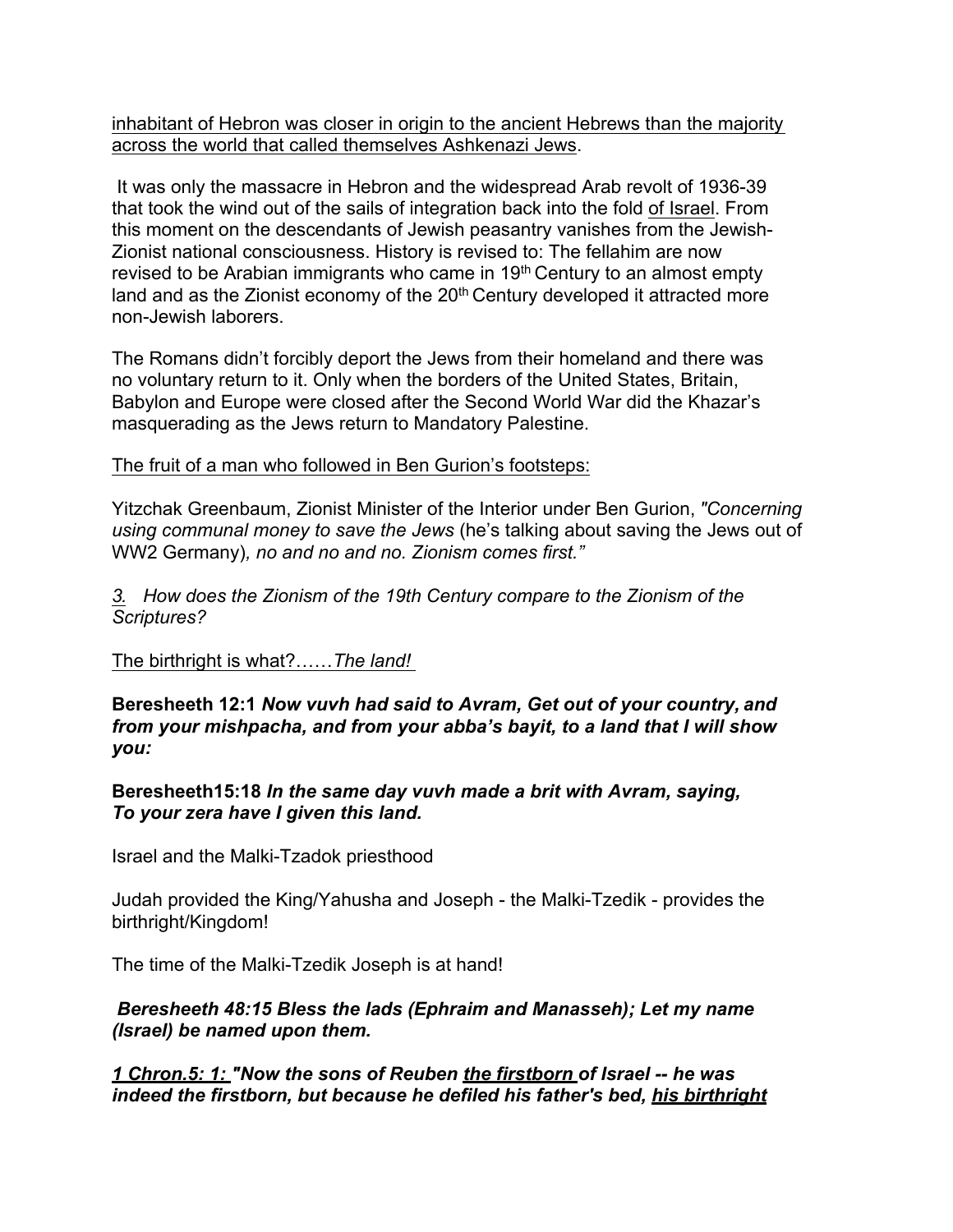#### *was given to the sons of Joseph, the son of Israel, so that the genealogy is not listed according to the birthright; yet Judah acted insolently (gabar) over his brothers, and from him came a ruler, although the birthright was Joseph's."*

The Kingdom is given to 10 Israel not Judah!

*1 Kings 11:30-38"Behold, I will tear the kingdom out of the hand of Solomon and will give ten tribes to you (Jeroboam)…….. I will take the kingdom out of his son's hand (Solomon's hand) and give it to you -- ten tribes. And to his son I will give one tribe, that My servant David may always have a lamp before Me in Jerusalem, the city which I have chosen for Myself, to put My name there. So I will take you, and you shall reign over all your heart desires, and you shall be king over Israel"*

Judah can't build the Malchut of יהוה!

Biblical prophecy is going to begin to be fulfilled when Judah sees the need to unite with Joseph - Malki-Tzedik and establish Israel, not the other way round! Legally, according to the Torah Judah can't own any land without Joseph! Judah has tried to seize the birthright, the land by force from Joseph, that's why prophecy fails!

The State of Israel denies the existence of the Israelite people, whom they consider simply as the bridgehead to the Jewish people. The State of Israel – biological in origin with fragments of a nationalized occult religion.

The State of Israel is *national* (*racial*) and compared *internationally*; awakened/Eternal Israel is without nationality but is transnational and without national (racial) comparison - It' trans tribal.

## **Yeshayahu 10:20***"And it shall come to pass in that day that the remnant of Israel, and such as have escaped of the house of Jacob.*

*The remnant isn't and never will be Judah!*

*" Is.6:13 "the remnant tithe"* is to be harvested to form the leadership of the end-time Malki-Tzedik Priesthood under the overall leadership of Ephraim – hidden in the nations.

Judah can only be called Israel when the tribes are united as one/echad under Joseph - Malki-Tzedik's headship. When the Malchut split, Judah, Benjamin and Levi made *NO attempt t*o call themselves Israel…..why? Because they knew they couldn't. So they picked *'Judah'* after the most powerful of the three southern tribes.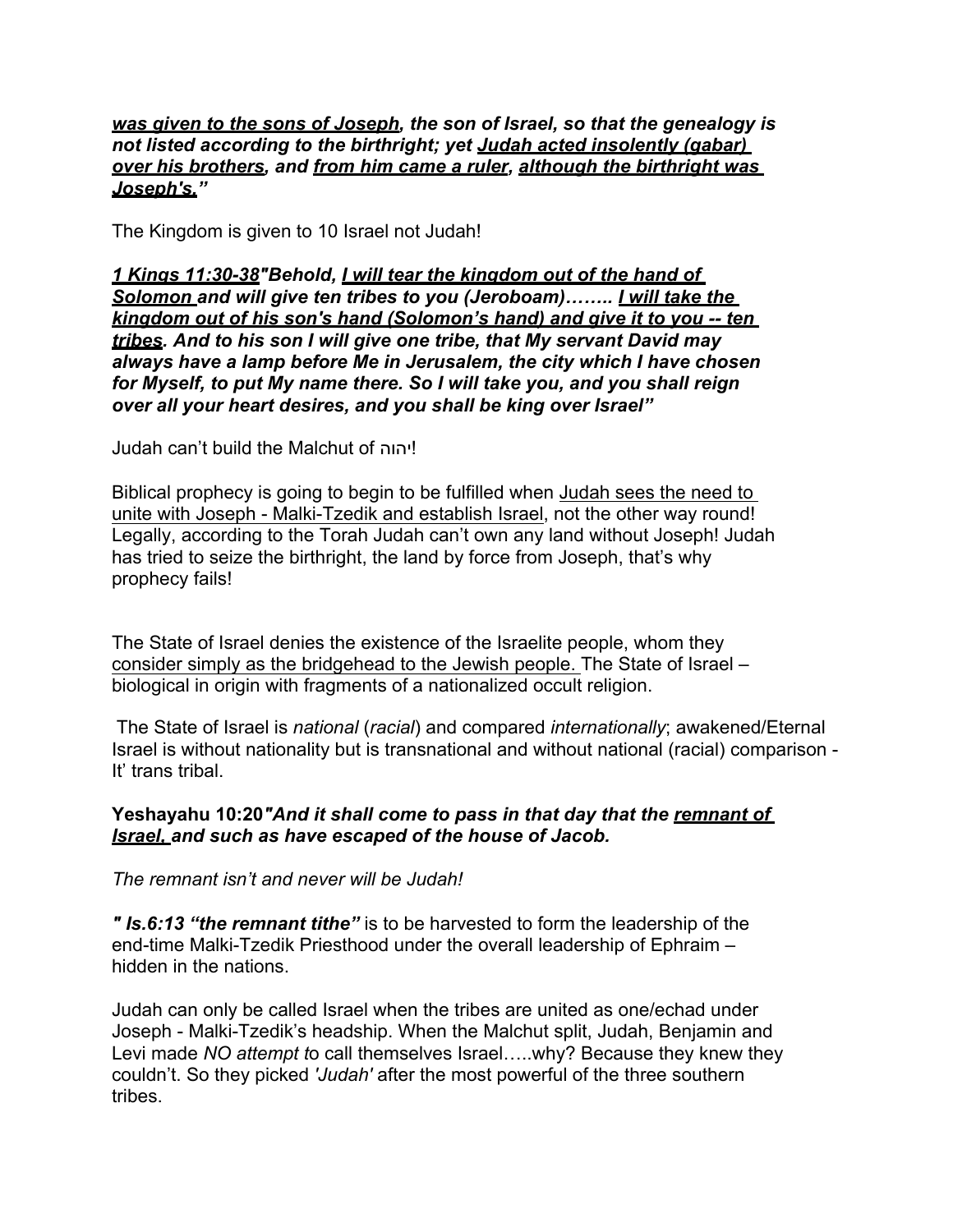The vast majority of Jews today are not descendants of Abraham at all - they're *not Jews!* In other words, most of those who call themselves *"Jews"* today are, in fact, gentile converts to Judaism from Kharzaria or the Arabian peninsula.

Judaism was a proselytizing religion under the Hasmonean dynasty, there was mass proselytizing and conversion all the way up to the  $4<sup>th</sup>$  Century CE when rabbinical Judaism bowed to the power of Christianity and it's non-conversion laws. The Edomite people were an integral part of the Jewish people (Herod) through proselytizing, conversion and assimilation!

The Khazar kingdom was the last kingdom to be converted to Judaism in the  $8<sup>th</sup>$ Century, this is beyond dispute.

Sephardic *Jews*: are primarily descendants of Arabs, Berbers and Europeans that converted to Judaism in the  $12<sup>th</sup>$  Century – the Berbers who took part in the Arab conquests of Spain were Judaizer's.

Eytz banay yoseph want you to believe that the existence of the Israeli State is proof that biblical prophecy has been fulfilled. There adherents are prophesying timelines and calendars and second coming ideas based upon the incorrect assumption that the State of Israel is Biblical Israel and a misreading of the Book of Ezekiel (part 1 of this teaching) thus affecting prophecy.

Only the Tribes of Joseph - The Malki-Tzedik had the right to the name of Israel forever, not Judah! When the tribes of Joseph return to the land, then biblical prophecy regarding Israel begins to unfold!

**Gilyahnah 2:8** *And to the teaching overseer of the Israelite Congregation in Smyrna write; These things says the First and the Last, who was dead, and is alive; I know your mitzvoth, and tribulation, and poverty, but you are rich and I know the blasphemy of them who say they are Yahudim, and are not, but are the synagogue of s.a.tan. Fear none of those things that you shall suffer: see, s.a.tan shall cast some of you into prison, that you may be tried; and you shall have tribulation ten days: be faithful to death, and I will give you the keter chayim*

**Zechariyah 8:***23 This says vuvh tzevaoth; In those days it shall come to pass, that ten men shall take hold out of all languages of the nations, even shall take hold of the tzitzit of him that is a Yahudi, saying, We will go with you: for we have heard that Elohim is with you.*

Should a returning non-Jew take hold of a Jew who hasn't experienced the promise of biblically ordained redemption?